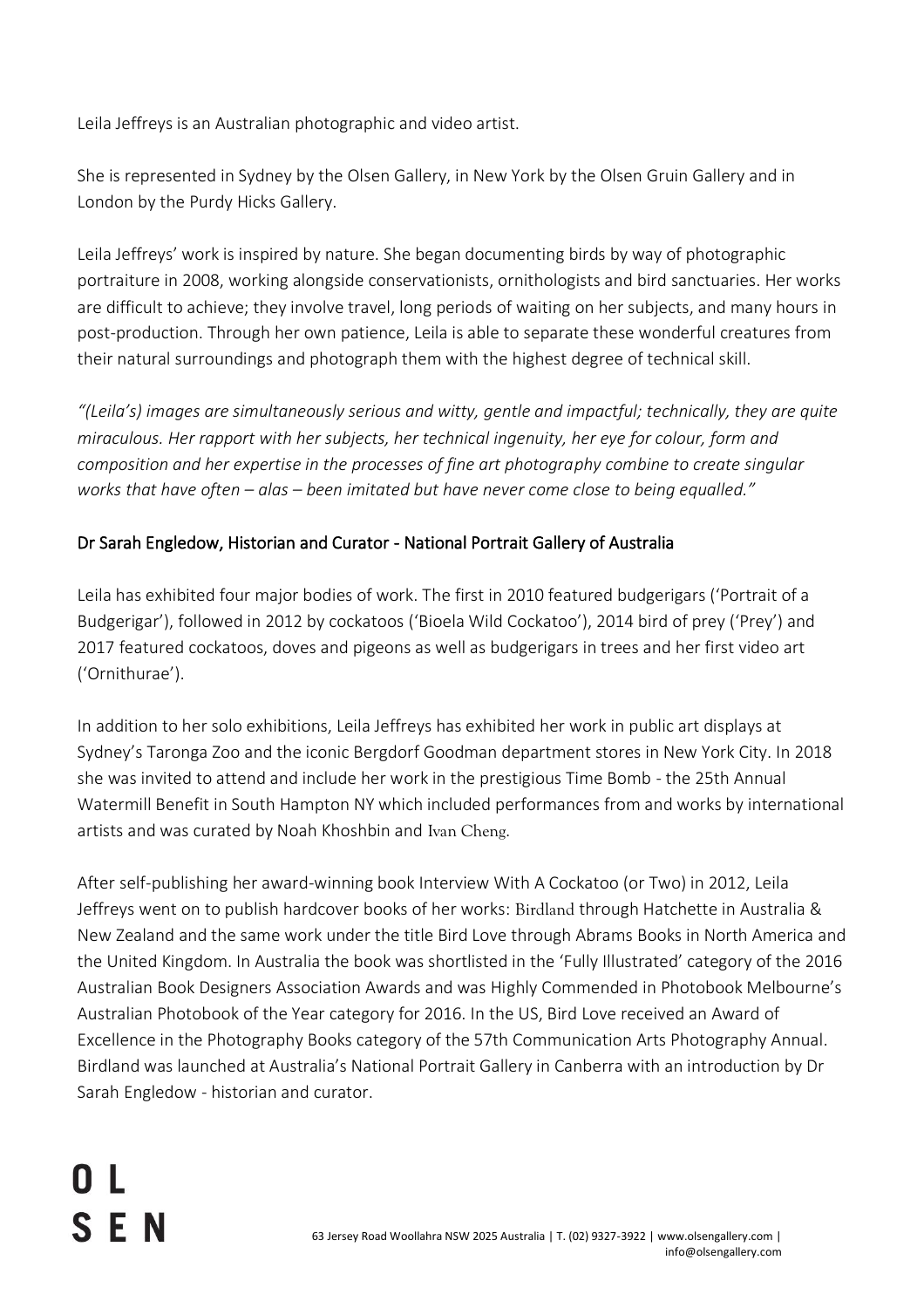Included in the broad list of titles that have profiled Leila and her artworks are publications such as The Guardian, The Financial Times and The Times (UK), Zeit Wissen, Die Ziet and Das Kunstmagazin (Germany), Colossal, Wall Street Magazine and The Sunday Times (US) as well as The Weekend Australian, Sydney Morning Herald, Vogue Living, Vogue, Australian Geographic, Belle, Harpers Bazaar, Elle Decoration, The Design Files, Yellowtrace and the fine art quarterly and monthly publications such as Portrait in Australia, Art Alamanac and Art Edit.

2019 saw Leila undertake her first expedition to the Arctic Circle with Poseidon Expeditions at the invitation of British historian and explorer Dr Huw Lewis-Jones. While in the field, Leila experienced firsthand one of the most untouched parts of the world and also one of the most vulnerable, where nature still dominates. Such opportunities to travel and experience wildlife in their natural habitat fuel both her creativity and her sense of urgency to protect it.

Leila Jeffreys has also accepted an invitation from the Harewood House Trust UK to be a visiting Artist in Residence in early 2020. While there, Leila will work with the inhabitants of the revered Harewood House Bird Garden to create an exhibition of new work in celebration of the garden's fiftieth anniversary.

In October and November 2019 Leila Jeffreys will present a new solo exhibition called High Society in both Sydney and New York. The exhibition signifies a significant progression for Leila with the inclusion of a three-panel video art piece as well as a series of photographic works featuring flocks of birds. Leila Jeffreys' artworks can be found in private collections both nationally and internationally. She lives in Sydney with her family.

#### Solo Exhibitions

- 2018, Ornithurae, [Purdy Hicks Gallery](http://www.purdyhicks.com/exhibitions.php?opt=p&aid=297), London, UK
- 2018, Garden Party Loft, Exhibition, [Bergdorf Goodman](https://www.bergdorfgoodman.com/), New York City, USA
- 2018, Linda Fargo's Shop, [Bergdorf Goodman](https://www.bergdorfgoodman.com/), New York City, USA
- 2018, Private Exhibition, The Hamptons, NY, USA
- 2017-2018, Muse, Taronga Zoo, Sydney, Australia
- 2017, Ornithurae, Olsen Gruin Gallery, New York City, USA
- 2017, Australians in Film, Black Tie Dinner, Los Angeles, USA
- 2017, Private Exhibition, Los Angeles, USA
- 2016, Bird Love, Purdy Hicks Gallery, London, UK
- 2016, Bird Love Book Launch, Purdy Hicks Gallery, London, UK
- 2015, Wild Cockatoos, [Purdy Hicks Gallery](http://www.purdyhicks.com/exhibitions.php?opt=p&aid=184), London, UK
- 2014, Prey, Olsen Irwin Gallery, Sydney, Australia
- 2012, Biolela Wild Cockatoos, Tim Olsen Gallery, Sydney, Australia
- 2011, Portrait of a Budgerigar, Jonathan Adler, Soho, New York City, USA

# **SEN**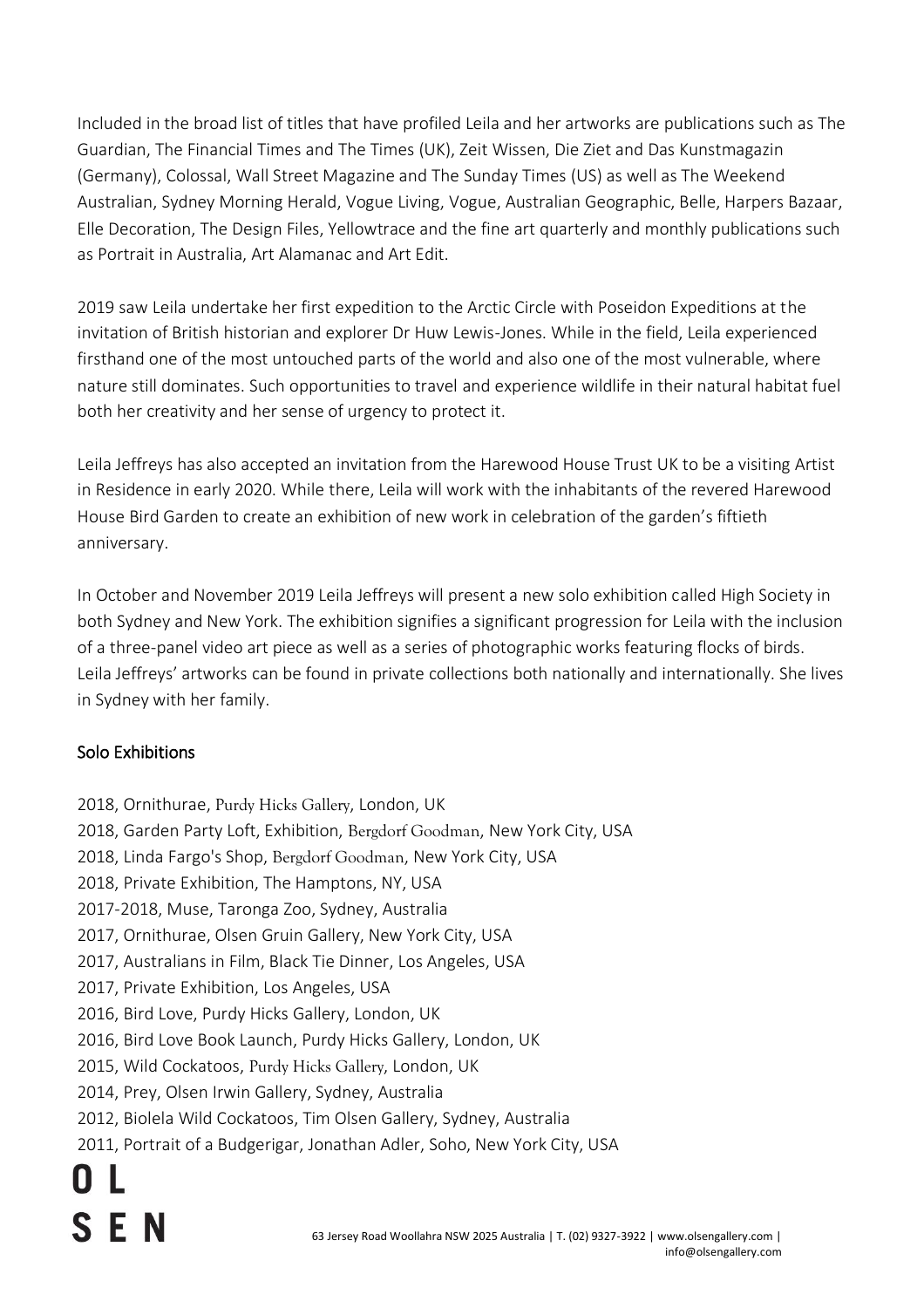2011, Portrait of a Budgerigar, Jonathan Adler, Sloane Ave, London, UK 2010, Portrait of a Budgerigar, Iain Dawson Gallery, Paddington, Sydney, Australia

### Select Group Exhibitions

- 2021, Summer Group Show, Olsen Gallery, Sydney 2021, Group Show, Olsen Gallery, Sydney 2020, Winter Group Show, Olsen Gallery, New York
	- 2020, Collectivus, Olsen Gallery, Sydney
	- 2019, Sydney Contemporary Art Fair, Carriageworks, Sydney, Australia
	- 2019, Wild Thing, Lion Gate Lodge, Royal Botanic Gardens, Sydney, Australia
	- 2019, Creatures, Olsen Gruin Gallery, New York, USA
	- 2019, Ravenswood Art Prize (Highly Commended), Ravenswood School For Girls, Sydney, Australia
	- 2019, Antumbra, Olsen Gallery Sydney, Australia
	- 2018, Watermill Benefit, Time Bomb, The Hamptons, NY, USA
	- 2018, Photo London, London, UK
	- 2018, 2 x 2, Olsen Gallery, Woollahra, Sydney, Australia
	- 2017, Sydney Contemporary Art Fair, Carriageworks, Sydney, Australia
	- 2017, Birds Flight Paths, Mornington Peninsula Regional Gallery, VIC, Australia
	- 2016, London Art Fair, London, UK
	- 2016, Artist Open House, Fremantle, WA, Australia
	- 2016, Pulse Contemporary Art Fair, Miami, Florida, USA
	- 2016, Summer Exhibition, Royal Academy of Arts, London, UK
	- 2016, Transfer, Australian Centre for Photography, Paddington, Sydney, Australia
	- 2015, A Summer Group Exhibition, Sophie Gannon Gallery, Melbourne, Australia
	- 2015, A Summer Group Exhibition, Olsen Irwin Gallery, Sydney, Australia
	- 2015, Birdland Book Launch, National Portrait Gallery, Canberra, Australia
	- 2015, Sydney Contemporary Art Fair, Olsen Irwin Gallery, Carriage Works, Sydney, Australia
	- 2015, Feathered, Touchstones, Rochdale, UK
	- 2015, Gallery Artist Group Show, Sophie Gannon Gallery, Melbourne, Australia
	- 2015, Important Works on Paper and Sculpture, Olsen Irwin Gallery, Sydney, Australia
	- 2015, Australian and International Contemporary Photography, Olsen Irwin Gallery, Sydney, Australia
	- 2014, Melbourne Art Fair, Olsen Irwin Gallery, Royal exhibition Building, Melbourne, Australia
	- 2013, Sydney Contemporary Art Fair, Olsen Irwin Gallery, Carriage Works, Sydney, Australia
	- 2013, On a Wing and a Prayer, Mars Gallery, Port Melbourne, Melbourne, Australia
	- 2012, Wild Australia, Gallery Reis, Orchard Road, Singapore
	- 2012, Melbourne Art Fair, Carlton Pavilion, Australia
	- 2011, Summer Collection, Studio at the B, Ally's Beach, Florida, USA
	- 2011, Wattle, Contemporary Australian Art, The Cat Street Gallery, Hong Kong

## 0 L **SEN**